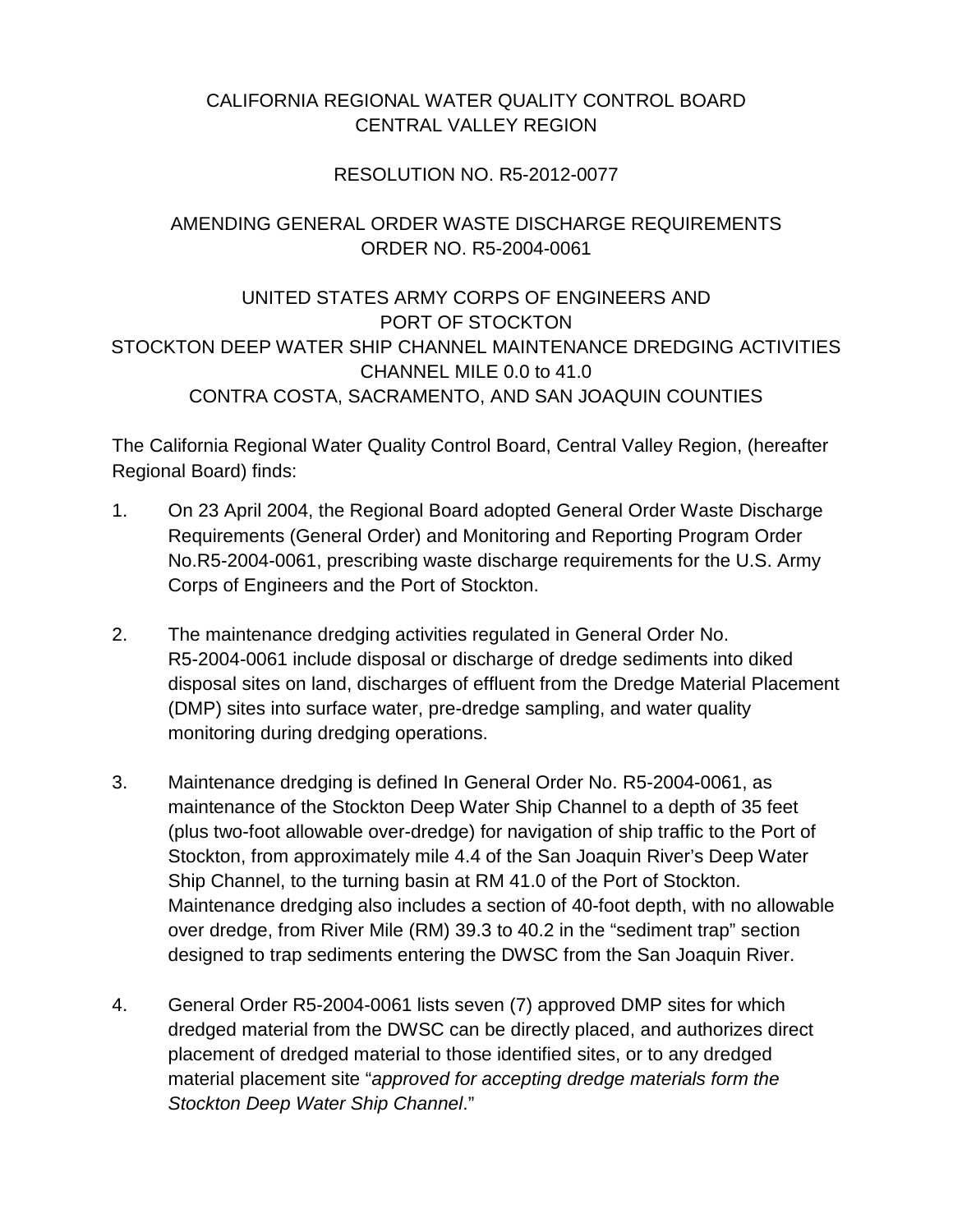RESOLUTION NO. R5-2012-0077 **-2-**AMENDING GENERAL ORDER WASTE DISCHARGE REQUIREMENTS FOR UNITED STATES ARMY CORPS OF ENGINEERS AND PORT OF STOCKTON STOCKTON DEEP WATER SHIP CHANNEL MAINTENANCE DREDGING ACTIVITIES CHANNEL MILE 0.0 to 41.0 CONTRA COSTA, SACRAMENTO AND SAN JOAQUIN COUNTIES

- 5. GO R5-2004-0061 Discharge Specifications C.11 authorizes beneficial reuse of dredged material from the DMP sites. "*After drying, the solid material may be removed for beneficial reuse at of the locations subject to restrictions specified in the Notice of Applicability*." Reuse options authorized in the GO may be restricted by the quality of the sediment.
- 6. Currently DMP sites used by the Port of Stockton and the Port of Sacramento contain millions of cubic yards of dredged material classified as inert. Despite demand for fill material, due to the prohibitively high logistical cost for transporting this material by truck to potential reuse sites, very little dredged material is beneficially reused. Increasing stockpiles of dredged sediment in these DMP sites, limits the capacity of these DMP sites for continued placement of maintenance dredged sediments, and increases the likelihood of requiring discharge of effluent water from the DMP sites during placement.
- 7. In order to facilitate beneficial reuse of dredged material from the Stockton Deep Water Ship Channel, the Port of Stockton and the U.S. Army Corps of Engineers requested that General Order No. R5-2004-0061 be amended to allow direct placement of dredged material at appropriate sites for beneficial reuse.
- 8. Antioch Dunes National Wildlife Refuge (ADNWR) located along the southern shore of the San Joaquin River, provides protection for three endangered species: the Lange's Metalmark butterfly; the Contra Costa wallflower; and the Antioch dunes evening primrose. ADNWR has requested sandy dredged material from the Stockton and Sacramento DWSC to be beneficially reused at the reserve in order to create sand dune habitat for these endangered species.
- 9. General Order R5-2004-0061 prescribes requirements for maintenance dredging of ship channels and contains specific discharge and monitoring requirements. For each proposed dredging project, the Discharger must submit a Notice of Intent, which includes analysis of the sediments to be dredged, and details of the proposed placement site. The Executive Officer only issues a Notice of Applicability for the project if the sediment will not impact water quality.
- 10. Monitoring requirements for receiving water monitoring in the Monitoring and Reporting Program (MRP) R5-2004-0061 specify a sampling frequency of once per eight hours, for turbidity, dissolved oxygen, pH and temperature. This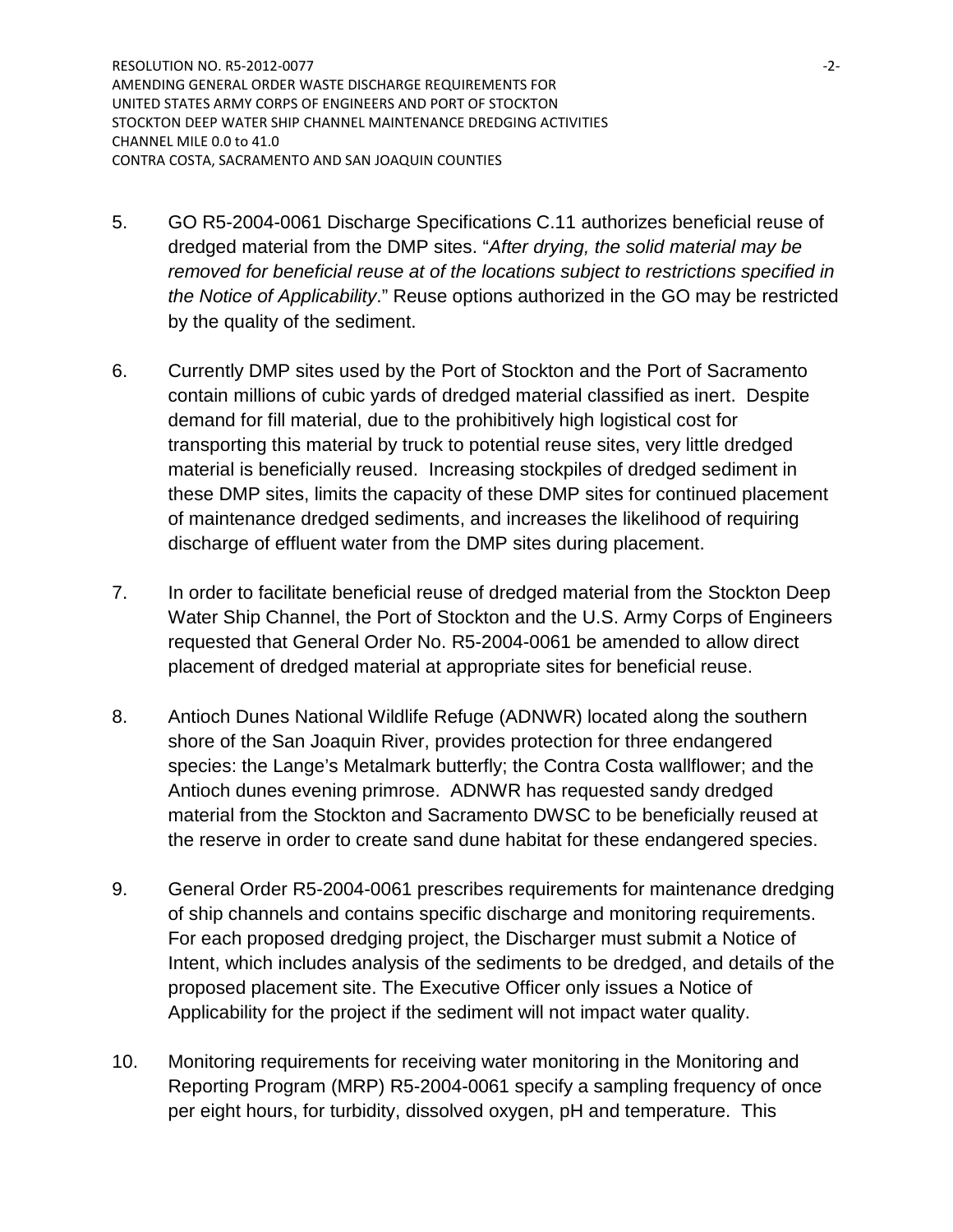RESOLUTION NO. R5-2012-0077 **-3-**AMENDING GENERAL ORDER WASTE DISCHARGE REQUIREMENTS FOR UNITED STATES ARMY CORPS OF ENGINEERS AND PORT OF STOCKTON STOCKTON DEEP WATER SHIP CHANNEL MAINTENANCE DREDGING ACTIVITIES CHANNEL MILE 0.0 to 41.0 CONTRA COSTA, SACRAMENTO AND SAN JOAQUIN COUNTIES

sampling frequency requires sampling across two or more work shifts by different operators, and has not been shown to be necessary to provide required water quality data. By comparison, the sampling frequency for these parameters in the Sacramento DWSC is once per day. Discharger has requested the sample frequency to be changed to once per 12 hours so that one trained sampling technician can collect water quality samples at the beginning and the end of a single 12-hour work shift.

- 11. The beneficial uses of the Sacramento-San Joaquin Delta are municipal supply; domestic supply; agricultural irrigation; process; service supply; water contact recreation; noncontact water recreation; warm fresh water habitat; cold fresh water habitat; warm water migration; cold water migration; warm water spawning; wildlife habitat; and navigation.
- 12. The action to update General Order No. 5-01-116 is exempt from the provisions of the CEQA, in accordance with Title 14, California Code of Regulations (CCR), Section 15301.
- 13. The Regional Board has notified the Discharger and interested parties of its intent to amend waste discharge requirements for this discharge and has provided them with an opportunity for a public hearing and an opportunity to submit their written views and recommendations.
- 14. The Regional Board, in a public meeting, heard and considered all comments pertaining to the discharge.
- 15. This Order shall amend General Order Waste Discharge Requirements Order No. R5-2004-0061, and shall take effect upon the date of hearing.

**IT IS HEREBY ORDERED** that, pursuant to Water Code sections 13263 and 13267, General Order Waste Discharge Requirements Order No. R5-2004-0061 is amended solely to allow the discharge of sediment dredged from the Stockton Deep Water Ship Channel to additional sites as approved by the Regional Board for direct placement and/or beneficial reuse, and to change the water quality sampling frequency during dredging operations.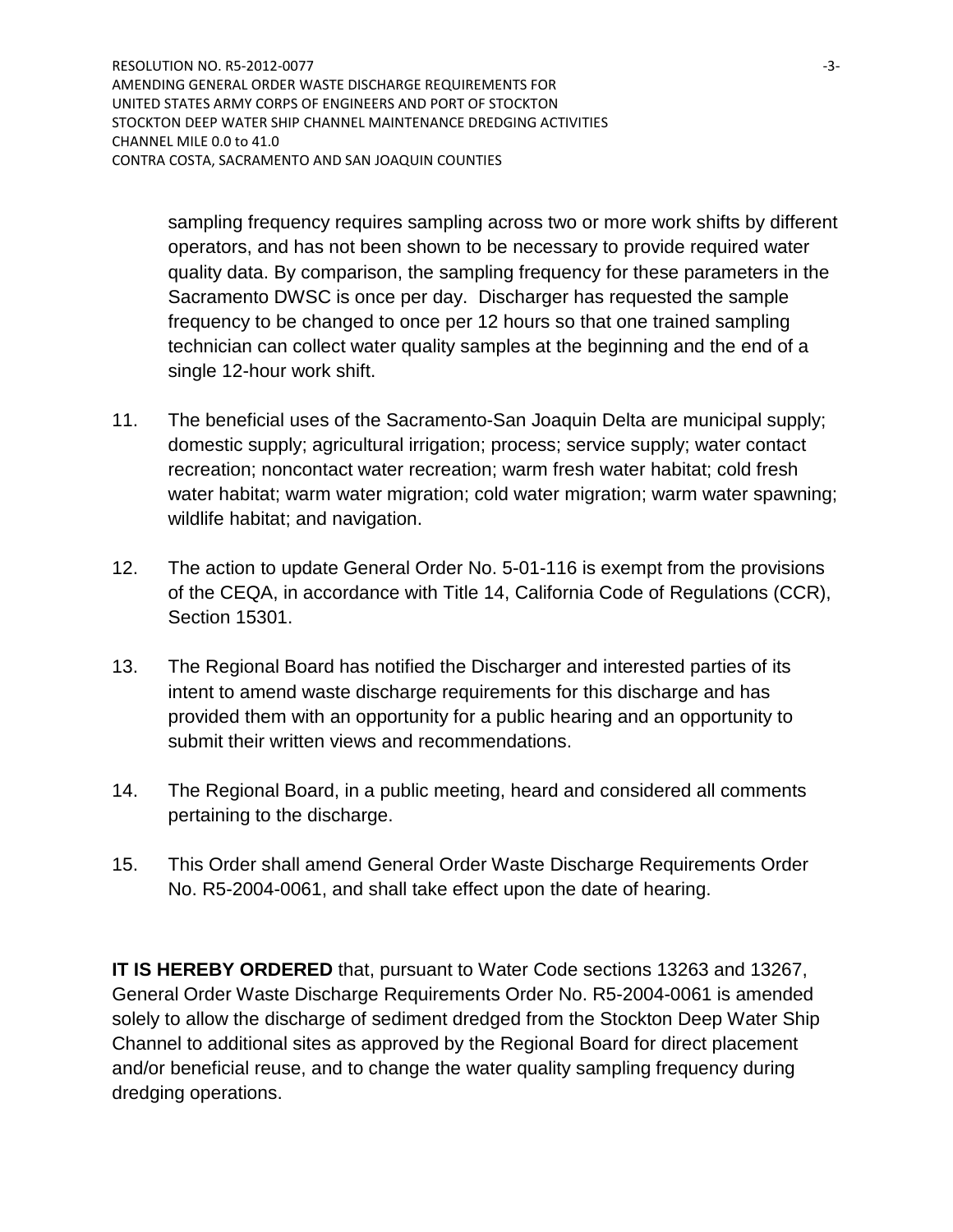RESOLUTION NO. R5-2012-0077 **-4-**AMENDING GENERAL ORDER WASTE DISCHARGE REQUIREMENTS FOR UNITED STATES ARMY CORPS OF ENGINEERS AND PORT OF STOCKTON STOCKTON DEEP WATER SHIP CHANNEL MAINTENANCE DREDGING ACTIVITIES CHANNEL MILE 0.0 to 41.0 CONTRA COSTA, SACRAMENTO AND SAN JOAQUIN COUNTIES

The U.S. Army Corps of Engineers and the Port of Stockton, their agents, successors and assigns, in order to meet the provisions contained in Division 7 of the California Water Code and regulations adopted thereunder, shall comply with Amended Order No. R5-2004-0061-001.

#### **Waste Discharge Requirements**

Page 3, Finding #12 Insert the following at the end of Finding #12 to read:

*In addition to DMD sites listed in Table 1, this Order authorizes the direct beneficial reuse of dredged material to sites identified and approved by the Regional Board.*

Page 5, Finding #22 Change the last sentence in Finding #22 to read:

*After dewatering, the dredged material in Scour Pond I and McCormack Pit may be beneficially reused.*

Page 16, Applicability #A.3 Change second sentence of A.3 to read:

*Sediments with values below the concentrations in Table A.3 may be discharged to DMD sites listed in this Order, and other appropriate sites approved by the Regional Board for direct placement and/or reuse.* 

Page 23, Prohibition B.3 Change Prohibition B.3 to read:

*The discharge of dredged materials other than to a Dredged Material Disposal site specifically designed for their containment, or to a site approved by the Regional Board for direct placement and/or beneficial reuse, is prohibited.*

Page 25, Discharge Specification C.1 Change Discharge Specification C.1 to read:

*The discharge of dredged materials shall only be to the sites identified in Table 1 of this Order; to a DMD Site with Waste Discharge Requirements approved for accepting dredge materials from the Stockton Deep Water Ship Channel; or to a site specifically approved by the Regional Board for direct placement and/or beneficial reuse.*

Page 32, Provision G.7 Omit Provision G.7 and renumber from G.6.